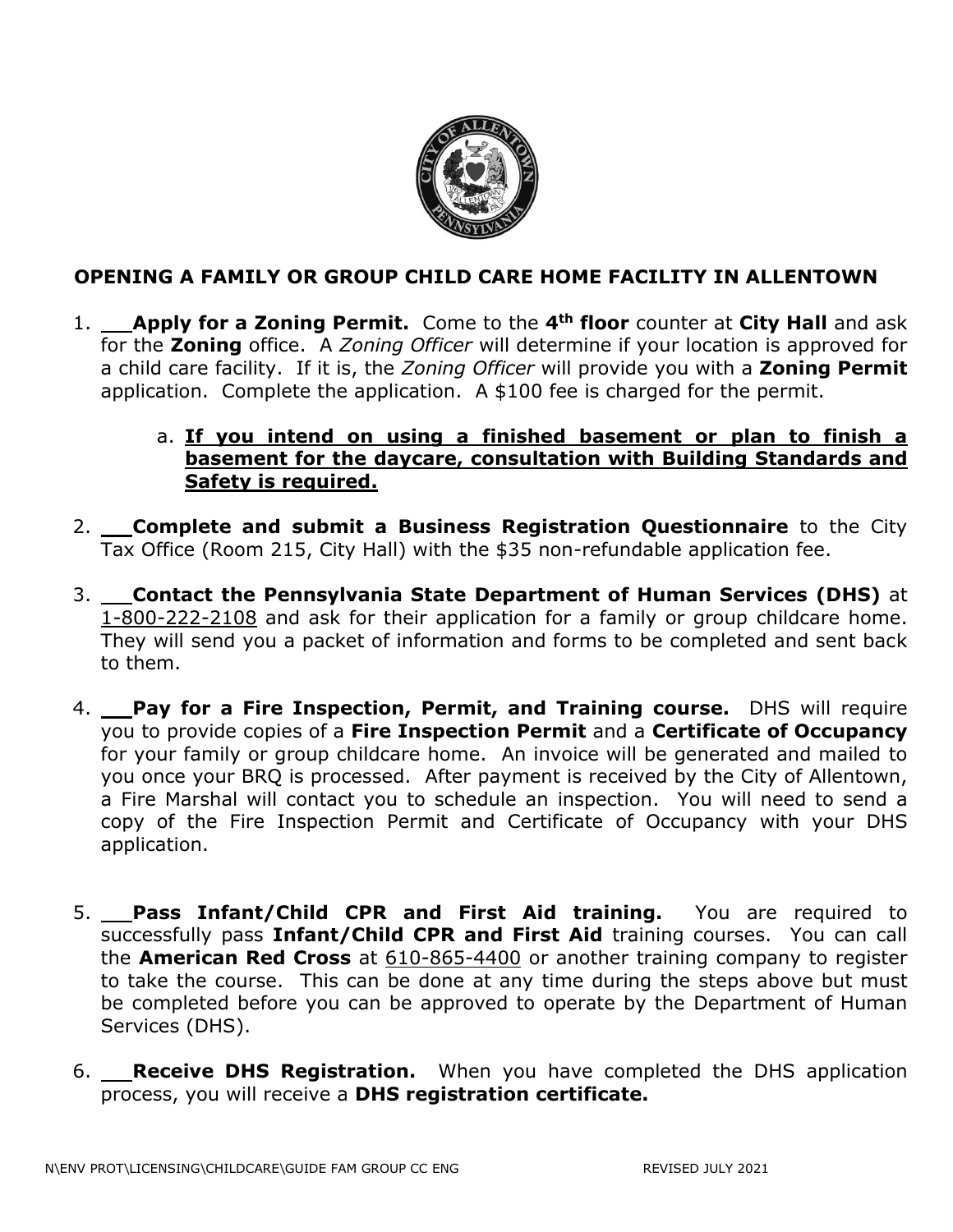- 7. **Apply for Health Bureau Operational Certificate.** The last step of the process is to complete the **Health Bureau** application for a **Child Care Operational Certificate**. Contact the Health Bureau at 610-437-7759, 4<sup>th</sup> floor, City Hall. The application fee for a family child care home is \$50; the fee for a group child care home is \$75. Once the **Health Bureau** application and fee is submitted, you will be contacted by a *Sanitarian* to arrange an appointment for inspection. You must show proof of the following items at that time:
	- **a. Current Infant/Child CPR and First Aid certificates**
	- **b. Current Staff Health Appraisal (the form is in the DHS packet)**
	- **c. Required Clearances (PA State Police, FBI, and Child Abuse)**
	- **d. DHS Registration certificate**
	- **e. Fire Inspection certificate**
	- **f. Business license**

Once you have successfully completed all the steps above and have passed the Health Bureau inspection, you will be issued an operational certificate by the Allentown Health Bureau and are approved to operate your family or group childcare home.

## **Each year, you will be required to re-apply for the following City of Allentown certificates and licenses that expire annually:**

- **Business License (Finance)**
- **Fire inspection Permit & Training Course (Fire Inspections)**
- **Child Care Operational Certificate (Health Bureau)**

Renewal applications will be mailed to you prior to the expiration of your certificates/licenses.